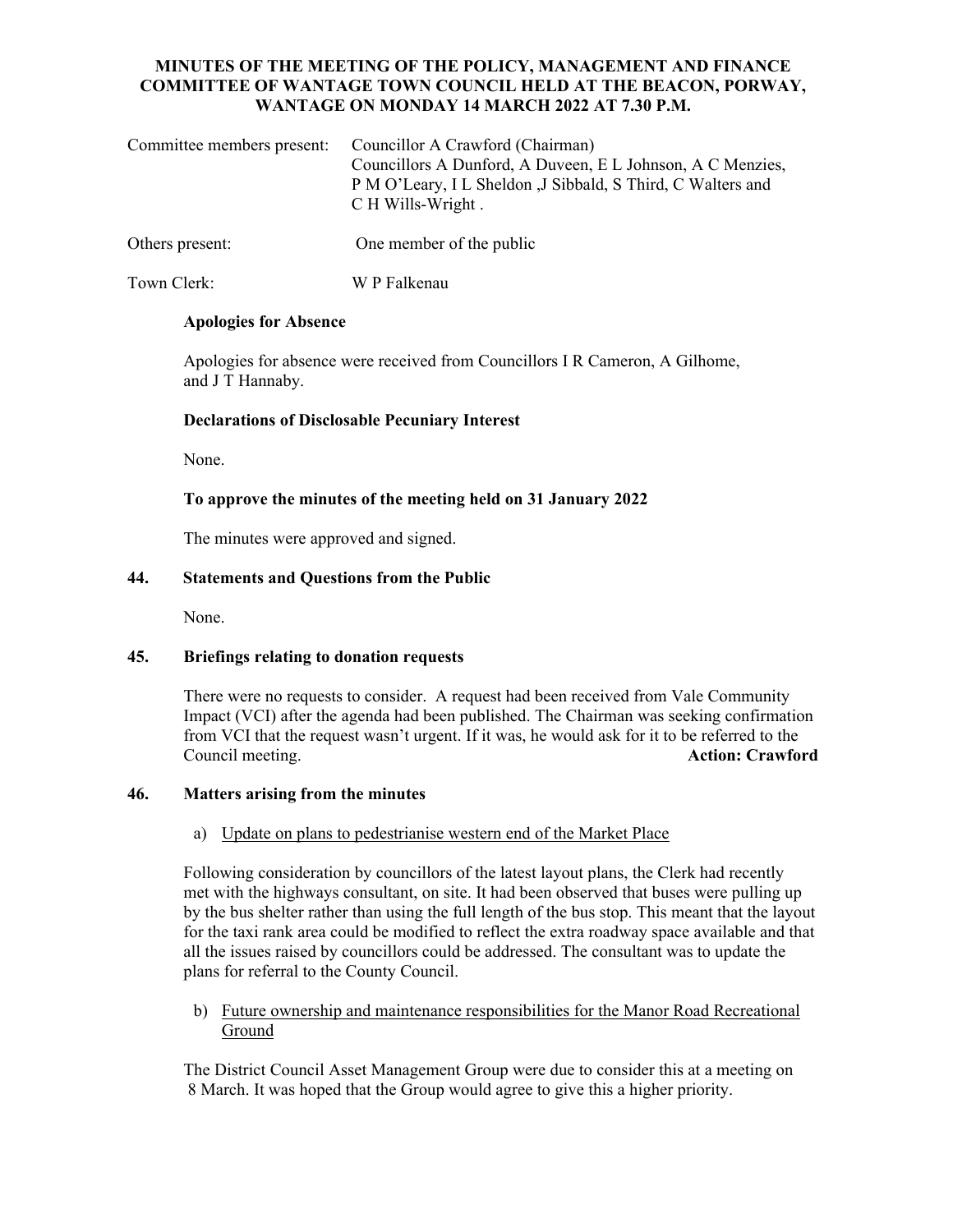# c) Request for CCTV camera in Wallingford Street

There was nothing further to report. The Clerk had requested an update.

An invoice had been received from the District Council for a third quarter instalment of the Council's annual contribution to the cost of CCTV in the town centre. The Town Council had agreed, in June 2020, to contribute to the cost, on the promise that the CCTV camera in Wallingford Street would be reinstated and other cameras upgraded. It was agreed that payment of the invoice be withheld until there was more positive information regarding this. **Action: Clerk** 

# d) Replacement of street name signs

 The Clerk had distributed a schedule detailing the first tranche of street signs to be purchased, at a cost of £2,843.44. It was agreed that the District Council be instructed to proceed with the order. **Action: Clerk** 

#### e) Opening of bank account with Unity Trust Bank

The application was being progressed.

#### f) Update regarding Kingsgrove Community Hall

Wantage Community Church hoped that heads of terms for legal agreements would be agreed by early April. The agreements would require a modification to the S106 agreement which would be subject to the normal planning approval process. It was unlikely that an outcome could be achieved much before the end of the year.

#### g) Wantage Choral Society donation.

The event had been held the previous day. Half the proceeds were to be donated to Sweatbox.

# **POLICY**

#### **47. Health Sub-committee update.**

 There was nothing further to report. The Clerk was to ask Councillor Hannaby to give a report on the recent HOSC meeting to the Council meeting on 28 March. **Action: Clerk** 

#### **48. Minutes of the Climate Emergency Sub-committee meeting held on 21 February 2022.**

The minutes were considered.

 H. Review of progress on Action Plan The Chairman was to call an online meeting of subcommittee members to undertake a review of the Action Plan. **Action: Dunford**

 I b) Climate and Ecological Emergency (CEE) Bill Reference to the assembly had been removed from the open letter. It was agreed that the Clerk should add the Council to the online signatory list. **Action: Clerk**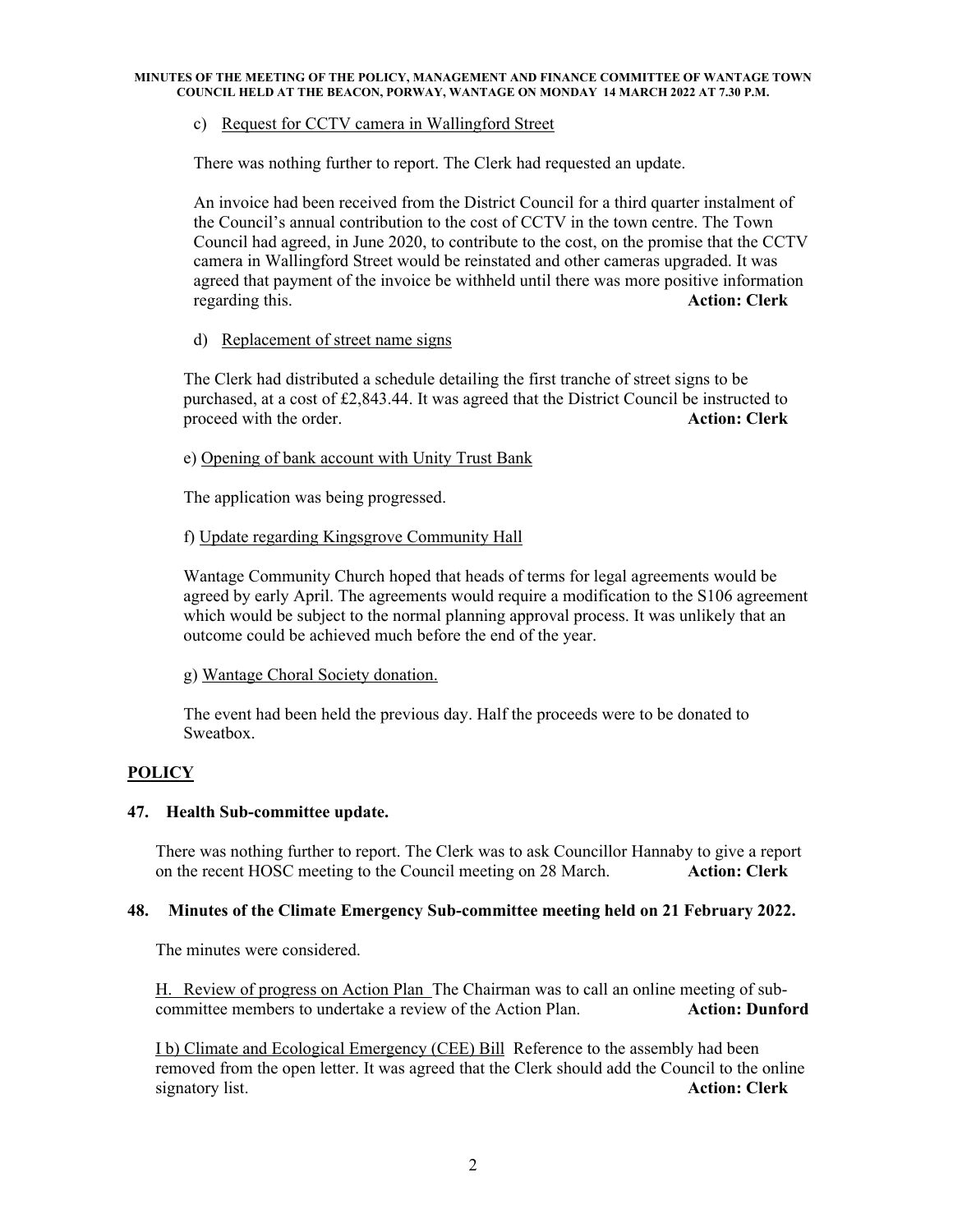#### **MINUTES OF THE MEETING OF THE POLICY, MANAGEMENT AND FINANCE COMMITTEE OF WANTAGE TOWN COUNCIL HELD AT THE BEACON, PORWAY, WANTAGE ON MONDAY 14 MARCH 2022 AT 7.30 P.M.**

ON THE PROPOSITION OF Councillor Dunford SECONDED BY Councillor Wills-Wright IT WAS RESOLVED that the actions in the sub-committee's minutes be adopted.

## **49. To consider allocation of expenditure against CIL contributions received.**

The Clerk suggested that CIL contributions could be allocated to the pedestrianisation of the western end of the Market Place and to the development of the cemetery extension.

ON THE PROPOSITION OF Councillor Crawford SECONDED BY Councillor Dunford IT WAS RESOLVED that the CIL contributions be allocated to the above. **Action: Clerk** 

#### **50. To consider adoption of Treasury Investment Strategy.**

The Clerk was to liaise with the Chairman in preparing a draft document for consideration by the Council. **Action: Clerk** 

# **51. List of direct debits and standing orders.**

 The Clerk had distributed a document detailing direct debits and standing orders. He was to update this to distinguish between direct debits and standing orders, and indicate whether they were fixed or variable amounts (updated document attached). **Action: Clerk Action: Clerk** 

# **52. To consider employment of solicitor to deal with registration of council land with HM Land Registry.**

The Clerk advised that HM Land Registry was only set up in the mid 1970s and until fairly recently would only register land/property as and when it was sold. Most of the lands owned by the Town Council were not registered because they were acquired by the Urban/District Councils prior to 1974 and were transferred to the Town Council without the requirement to register. HM Land Registry and the government were now encouraging local authorities to get their land registered. The benefit of registration was that there could be no dispute over ownership.

The Clerk had met with Mr Escreet of Land and Property Registration with a view to seeking his help in the registering. Mr Escreet was formerly a District Council solicitor and over many years had been specialising in getting council owned lands registered. There was a likely cost that could be as high as £5k to £10k. For each piece of land, it would be necessary to demonstrate to, and convince, HM Land Registry that the Town Council had a legitimate claim. The Council had eight pieces of land to register, but this could be reduced if more than one piece could be included in one registration. It was agreed to initially to proceed with two or three pieces of land in order to assess the amount of work involved. **Action: Clerk** 

# **53. To consider a proposal to charge a pitch fee to market traders who fail to attend without giving adequate notice.**

It was agreed in principle to support the proposal. The Clerk was to liaise with the Town Centre Manager and consult with the Chairman concerning the notice period required from traders.

**Action: Clerk**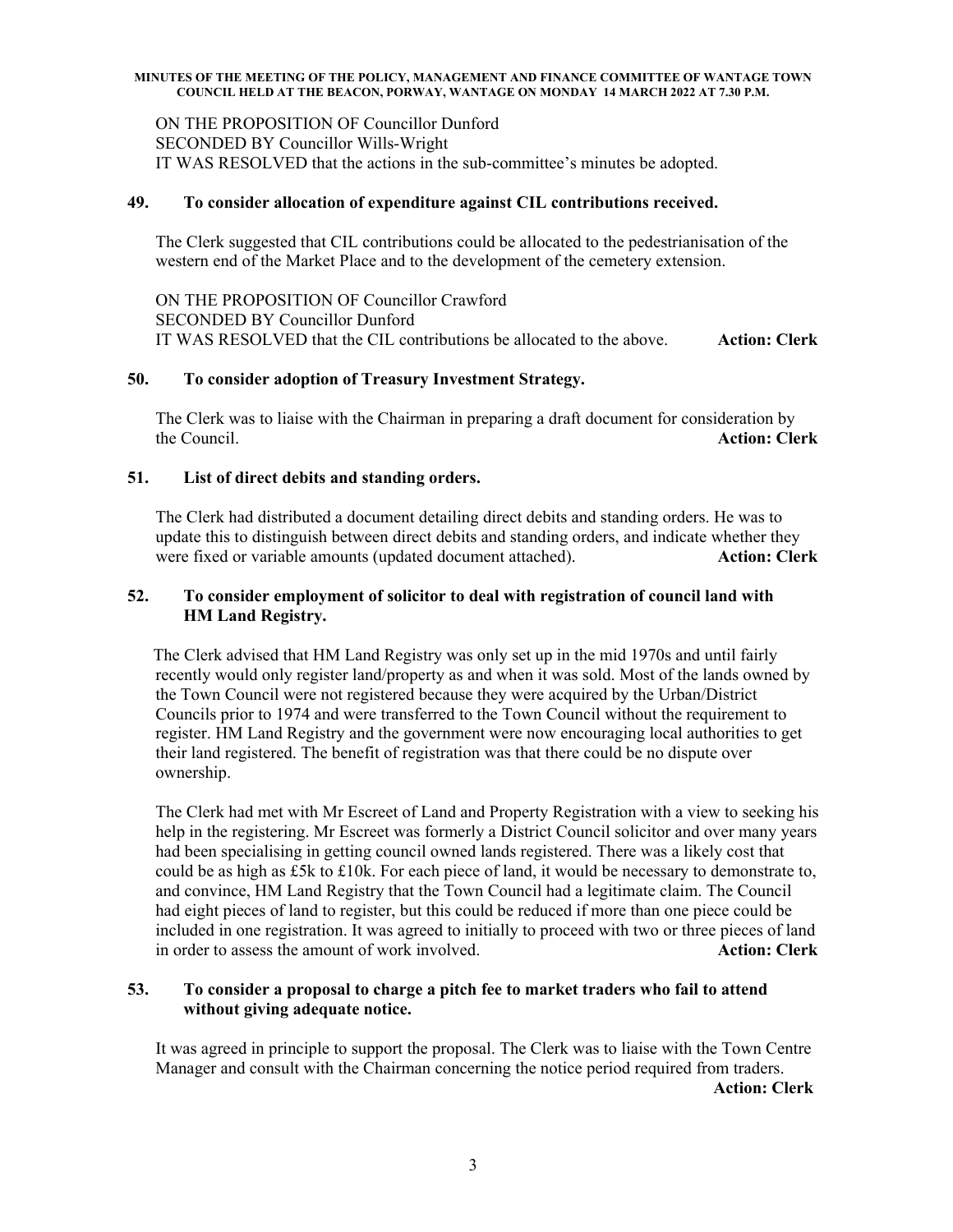# **MANAGEMENT AND FINANCE**

#### **54. Financial statements and bank reconciliation to 9 March 2022.**

The statements and bank reconciliation were noted. There was a  $£45k$  surplus, year to date. With two weeks to go to the year-end, there were still a number of areas where further expenditure would be incurred.

 The bank reconciliation was noted. The Town Mayor was to sign the bank statements to confirm that councillors have had sight of them. **Action: Sibbald** 

#### **55. Accounts for Payment.**

ON THE PROPOSITION OF Councillor Dunford SECONDED BY Councillor Sibbald IT WAS RESOLVED that the accounts for payment in the sum of  $\text{\pounds}27,132.04$  (attached) be approved.

#### **56. General correspondence.**

a) Request from Grove Parish Council to meet to discuss future leisure needs and ongoing issue of s106 contributions

 The Parish Council had requested a meeting be held with four representatives of the Town Council. The purpose of the meeting was to achieve agreement over how leisure related S106 contributions should be spent locally.

 It was agreed that in advance of a meeting, the Town Council should have a view on what leisure facilities were required. The Chairman agreed to circulate ideas and proposals with a view to developing a consensus. **Action: Crawford** 

ON THE PROPOSITION OF Councillor Johnson SECONDED BY Councillor Sibbald IT WAS RESOLVED that a meeting with Grove Parish Council should proceed and that the representatives be agreed outside the meeting.

#### **Confidential items**

ON THE PROPOSITION of the Chairman

IT WAS RESOLVED that in view of the confidential nature of the business about to be transacted, it was advisable in the public interest that the public and press be temporarily excluded.

# **57. To consider donation requests.**

None.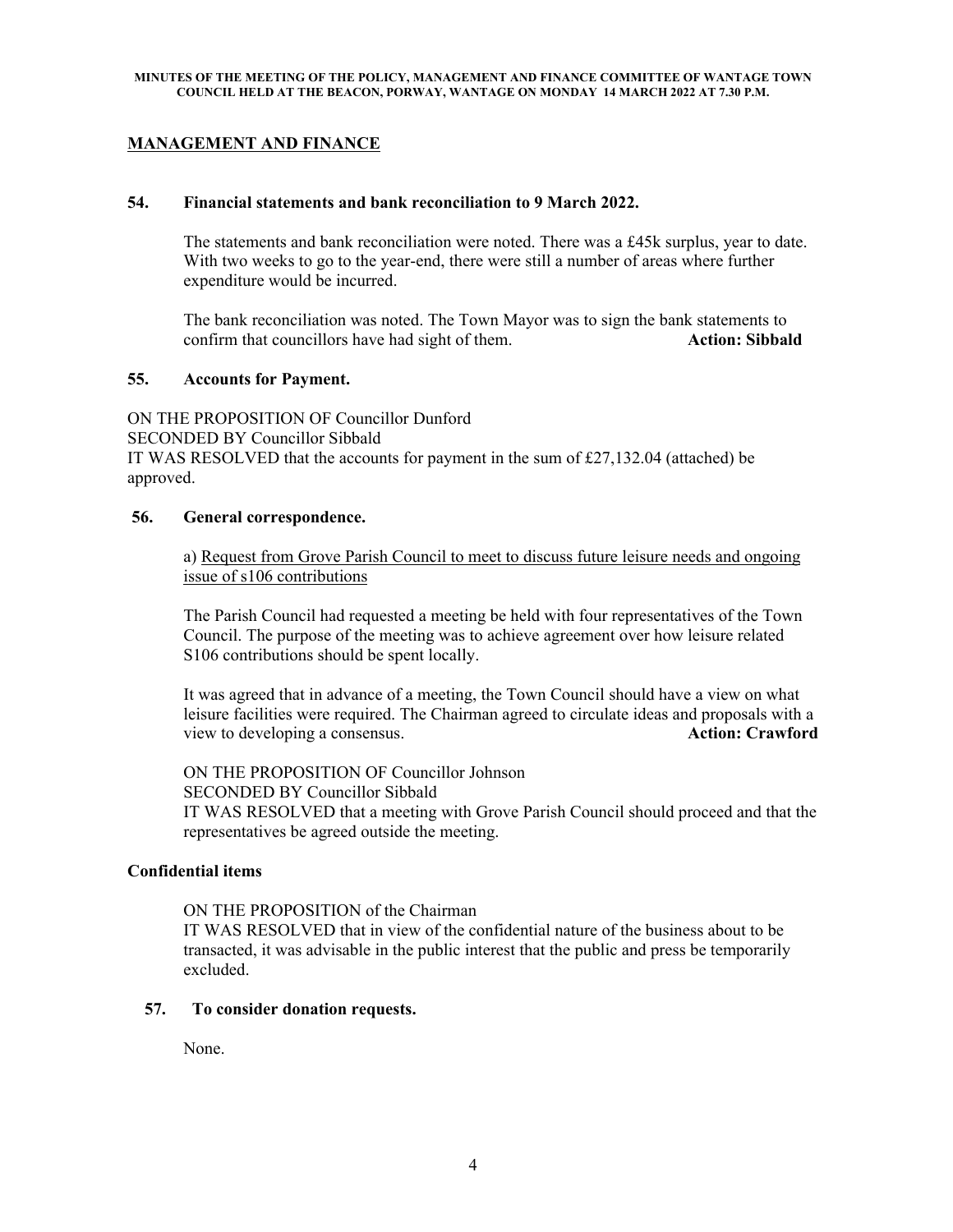# **58. Staffing update and pay review recommendations from 1 April 2021.**

A schedule detailing the effect for Council staff, of the NALC pay review recommendations, had been distributed. An increase of 1.75% across all bands was indicated from the 1 April 2021. Additionally, the Clerk proposed that the Deputy Clerk and Town Centre Manager be moved one level up the pay scale with effect from 1 April 2021 and the Mayor's PA be moved one level up the scale from 1 April 2022. The Town Clerk and his assistant were both at the top of their bands,

ON THE PROPOSITION OF Councillor Crawford

SECONDED BY Councillor Menzies

 IT WAS RESOLVED that the pay rate changes, detailed in the schedule prepared by the Clerk, be approved.

-------------------------------

The meeting closed at 8.38 pm.

| Payee                  | Description         | DD or SO       | Frequency    | Amount  | Date last   |
|------------------------|---------------------|----------------|--------------|---------|-------------|
|                        |                     | Fixed/Variable |              | £       | paid        |
| <b>Sturgess Family</b> | Garage rent         | SO/Fixed       | Monthly      | 250.00  | 1 March     |
| Trust                  |                     |                |              |         | 2022        |
| Vale of White          | Cemetery rates      | DD/Variable    | Monthly      | 87.00   | 4 January   |
| Horse DC               |                     |                | over 10 mths |         | 2022        |
| Vale of White          | Market Place car    | DD/Variable    | Monthly      | 247.00  | 4 January   |
| Horse DC               | park rates          |                | over 10 mths |         | 2022        |
| Vale of White          | <b>Market Place</b> | DD/Variable    | Monthly      | 404.00  | 4 January   |
| Horse DC               | market rates        |                | over 10 mths |         | 2022        |
| <b>BNP</b> Paribas     | Photocopier lease   | DD/Variable    | Quarterly    | 179.19  | 14 February |
|                        |                     |                |              |         | 2022        |
| SGW payroll by         | Salary payments     | DD/Variable    | Monthly      | 7970.90 | 21 February |
| <b>BACS</b>            | to staff            |                |              |         | 2022        |
| <b>NEST</b>            | Pension             | DD/Variable    | Monthly      | 358.62  | 8 March     |
|                        | contributions       |                |              |         | 2022        |
| <b>Barclays</b>        | Bank charges        | DD/Variable    | Monthly      | 10.90   | 7 March     |
|                        |                     |                |              |         | 2022        |

# **List of direct debits and standing orders as at March 2022.**

 $DD = Direct$  debit

SO – Standing Ord